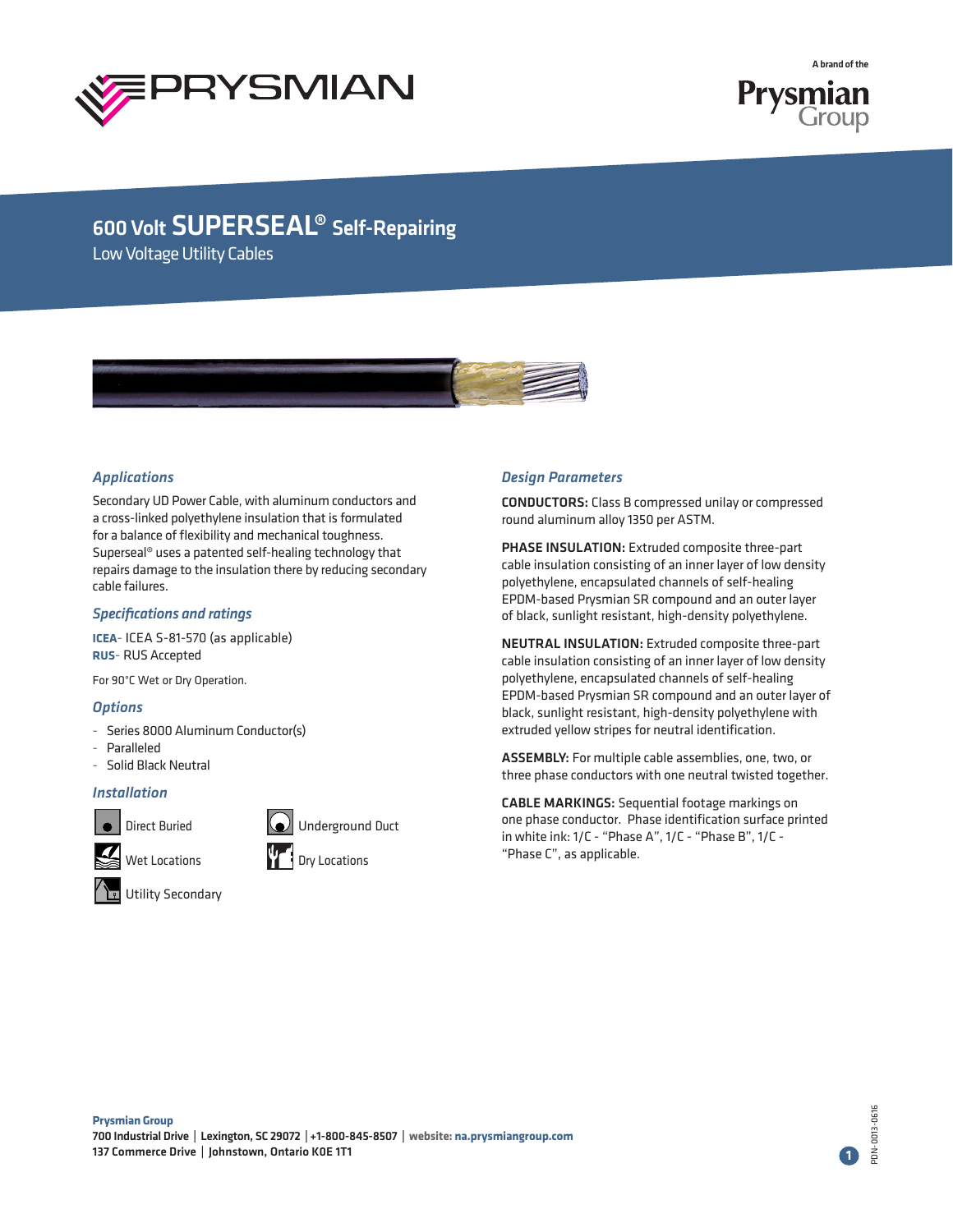



Low Voltage Utility Cables

| Phase Insulation Thickness (miles)<br>Phase Conductor Diameter (h)<br>Minimum Bending Radius (in)<br>Cable Weight (lbs <sub>/kft)</sub><br>Outside Diameter (in)<br>* Ampacity (Amps)<br>Product<br>Code<br>Phase<br>Conductor<br>Number<br>Name |                                    |            |    |       |      |     |                |                           |                                        |  |  |
|--------------------------------------------------------------------------------------------------------------------------------------------------------------------------------------------------------------------------------------------------|------------------------------------|------------|----|-------|------|-----|----------------|---------------------------|----------------------------------------|--|--|
|                                                                                                                                                                                                                                                  |                                    |            |    | (A)   | (B)  |     |                | $90^{\circ}$ C<br>In Duct | $90^{\circ}$ C<br><b>Direct Buried</b> |  |  |
|                                                                                                                                                                                                                                                  | 600 Volt Aluminum Single Conductor |            |    |       |      |     |                |                           |                                        |  |  |
| <b>Q0M320A</b>                                                                                                                                                                                                                                   | Clemson                            | 2 AWG AL   | 60 | 0.284 | 0.41 | 94  | $\overline{2}$ | 100                       | 155                                    |  |  |
| Q0Q320A                                                                                                                                                                                                                                          | Harvard                            | 1/0 AWG AL | 80 | 0.352 | 0.52 | 150 | 3              | 135                       | 200                                    |  |  |
| <b>Q0R320A</b>                                                                                                                                                                                                                                   | Yale                               | 2/0 AWG AL | 80 | 0.395 | 0.56 | 181 | 3              | 155                       | 225                                    |  |  |
| Q0T320A                                                                                                                                                                                                                                          | <b>Beloit</b>                      | 4/0 AWG AL | 80 | 0.498 | 0.67 | 270 | 3              | 210                       | 295                                    |  |  |
| Q0V32RA                                                                                                                                                                                                                                          | Rutgers                            | 350 MCM AL | 80 | 0.664 | 0.83 | 421 | $\overline{4}$ | 285                       | 385                                    |  |  |

PRODUCT NOTES:

† Ampacities are based on the following:

s Items are Prysmian authorized stock.

The above dimensions are approximate and subject to normal manufacturing tolerances.

Three conductors triplexed, 90°C conductor temperature, 20°C ambient earth temperature, earth RHO of 90°C-cm/Watt, 100% load factor, 36 inch depth of burial, and three phase operation.

PDN-0013-0616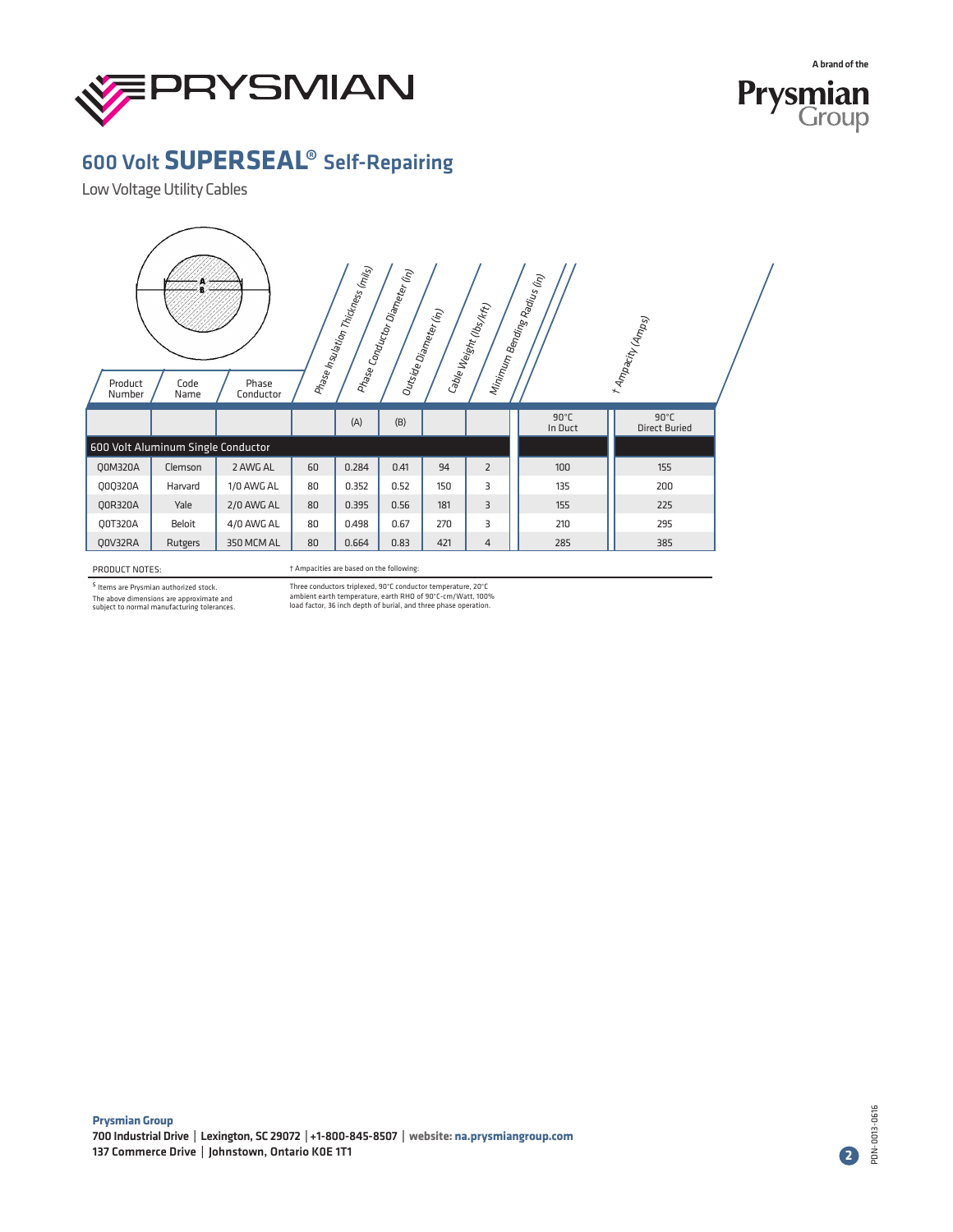



Low Voltage Utility Cables

| Product<br>Number | Code<br>Name | Phase<br>Conductor                                     |    | Prase Insulation Thickness (m <sub>ilis)</sub><br> <br>Neutral Conductor |    | $\Big  \, \hbar \omega_{R\bar{2}l} \eta_{\bar{3}l} \omega_{\bar{3}l} \eta_{\bar{1}l} \eta_{\bar{1}l} \chi_{\bar{1} \eta_{\bar{2} \bar{3}}}\nonumber\\ \hbar \omega_{\bar{1}} \omega_{\bar{2}l} \eta_{\bar{2}l} \omega_{\bar{3}l} \eta_{\bar{1}l} \chi_{\bar{3}l} \nonumber\\$ | Priase Conductor Diameter (in) | Prase Insulation Diameter (in)<br> | $\big  h_{\alpha_1 \alpha_2} \big  c_{\alpha_1 \alpha_2} \big  c_{\alpha_2 \alpha_3} \big  c_{\alpha_3 \alpha_4} \big  c_{\alpha_4 \alpha_5} \big $ | $\big  \Lambda_{l^2 \mathcal{U}_{l^2 \mathcal{U}}/\mathcal{I}_{l^2 \mathcal{U}_{l^2 \mathcal{U}_{l^2 \mathcal{U}_{l^2 \mathcal{U}_{l^2 \mathcal{U}_{l^2 \mathcal{U}_{l^2 \mathcal{U}_{l^2 \mathcal{U}_{l^2 \mathcal{U}_{l^2 \mathcal{U}_{l^2 \mathcal{U}_{l^2 \mathcal{U}_{l^2 \mathcal{U}_{l^2 \mathcal{U}_{l^2 \mathcal{U}_{l^2 \mathcal{U}_{l^2 \mathcal{U}_{l^2 \mathcal{U}_{l^2 \mathcal{U}_{l^2 \mathcal{U}_{l^2 \mathcal{U}_{l$ | Outside Diameter (h) | Cable Weight (lbs <sub>/Kft)</sub> | Minimum Bending Radius (in) | * Ampacity (Amps)                      |  |
|-------------------|--------------|--------------------------------------------------------|----|--------------------------------------------------------------------------|----|-------------------------------------------------------------------------------------------------------------------------------------------------------------------------------------------------------------------------------------------------------------------------------|--------------------------------|------------------------------------|-----------------------------------------------------------------------------------------------------------------------------------------------------|----------------------------------------------------------------------------------------------------------------------------------------------------------------------------------------------------------------------------------------------------------------------------------------------------------------------------------------------------------------------------------------------------------------------------------------|----------------------|------------------------------------|-----------------------------|----------------------------------------|--|
|                   |              |                                                        |    |                                                                          |    | (A)                                                                                                                                                                                                                                                                           | (B)                            | (C)                                | (D)                                                                                                                                                 | (E)                                                                                                                                                                                                                                                                                                                                                                                                                                    |                      |                                    | 90°C In Duct                | $90^{\circ}$ C<br><b>Direct Buried</b> |  |
|                   |              | 600 Volt Aluminum Duplexed - 1/C Phase and 1/C Neutral |    |                                                                          |    |                                                                                                                                                                                                                                                                               |                                |                                    |                                                                                                                                                     |                                                                                                                                                                                                                                                                                                                                                                                                                                        |                      |                                    |                             |                                        |  |
| <b>QOMGMOA</b>    | Everett      | 2 AWG AL                                               | 60 | 2 AWG AL                                                                 | 60 | 0.284                                                                                                                                                                                                                                                                         | 0.41                           | 0.284                              | 0.41                                                                                                                                                | 0.82                                                                                                                                                                                                                                                                                                                                                                                                                                   | 191                  | $\overline{4}$                     | 115                         | 180                                    |  |
| <b>QORGROA</b>    | Findlay      | 2/0 AWG AL                                             | 80 | 2/0 AWG AL                                                               | 80 | 0.395                                                                                                                                                                                                                                                                         | 0.56                           | 0.395                              | 0.56                                                                                                                                                | 1.13                                                                                                                                                                                                                                                                                                                                                                                                                                   | 366                  | 6                                  | 175                         | 265                                    |  |
| <b>QOTGTOA</b>    | Hanover      | 4/0 AWG AL                                             | 80 | 4/0 AWG AL                                                               | 80 | 0.498                                                                                                                                                                                                                                                                         | 0.67                           | 0.498                              | 0.67                                                                                                                                                | 1.33                                                                                                                                                                                                                                                                                                                                                                                                                                   | 543                  | 7                                  | 235                         | 345                                    |  |
| QOVGVRA           | Glenville    | 350 MCM AL                                             | 80 | 350 MCM AL                                                               | 80 | 0.664                                                                                                                                                                                                                                                                         | 0.83                           | 0.664                              | 0.83                                                                                                                                                | 1.66                                                                                                                                                                                                                                                                                                                                                                                                                                   | 846                  | 9                                  | 325                         | 455                                    |  |

PRODUCT NOTES:

s<br>Items are Prysmian authorized stock. The above dimensions are approximate and subject to normal manufacturing tolerances. † Ampacities are based on the following:

90°C conductor temperature, 20°C ambient earth temperature, earth RHO of 90°C-cm/Watt, 100% load factor, 36 inch depth of burial, and neutral carrying only unbalanced load.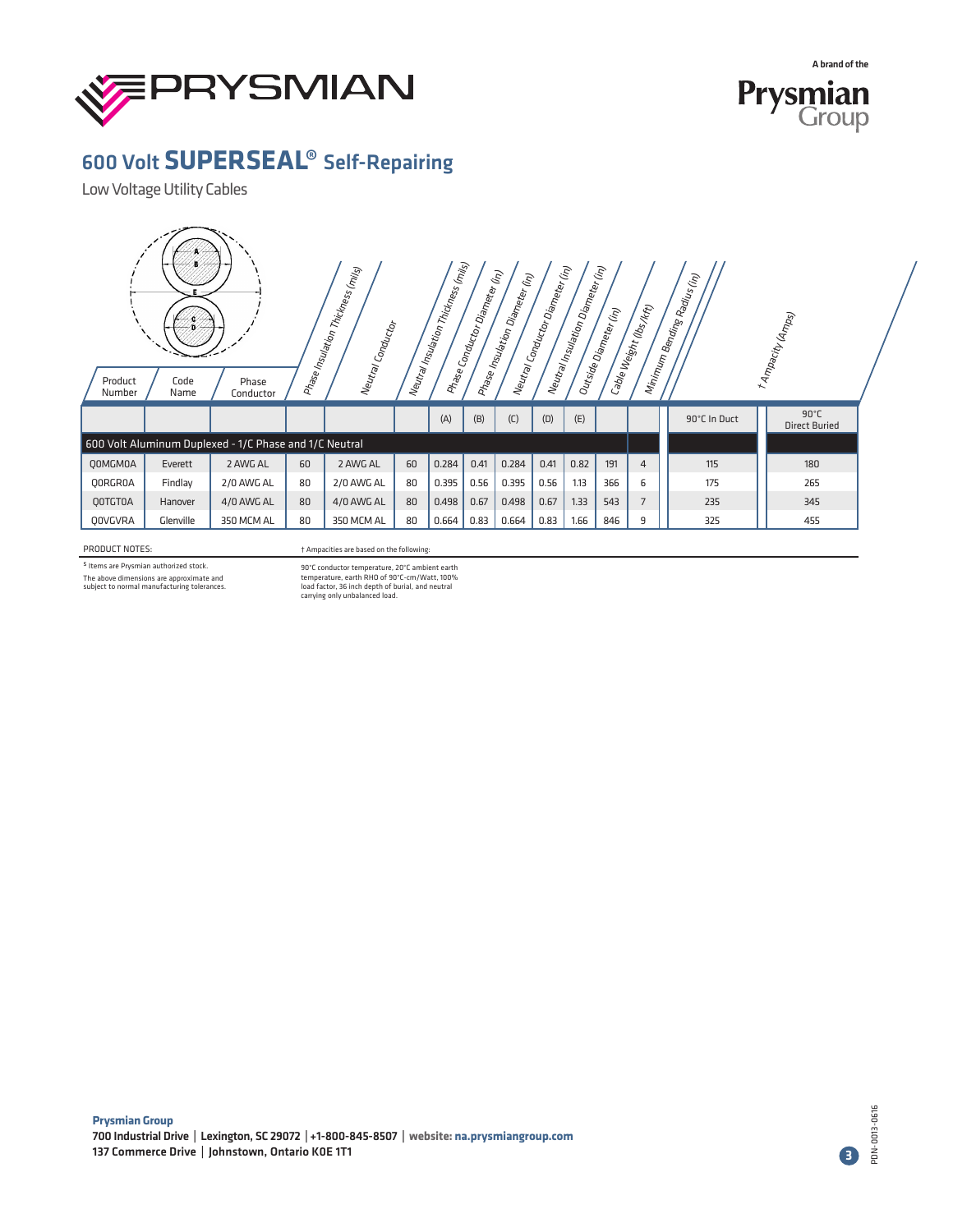



Low Voltage Utility Cables

| Product<br>Number | œ<br>Code<br>Name                                       | Phase<br>Conductor |    | Prase Insulation Thickness (m.lis)<br>Neutral Conductor |    | $\begin{array}{l} \rule{0pt}{3ex} h_{8t} r_{6d} \end{array} \begin{array}{l} \rule{0pt}{3ex} h_{8t} r_{6d} \end{array} \begin{array}{l} \rule{0pt}{3ex} \rule{0pt}{3ex} \rule{0pt}{3ex} \rule{0pt}{3ex} \rule{0pt}{3ex} \rule{0pt}{3ex} \rule{0pt}{3ex} \rule{0pt}{3ex} \rule{0pt}{3ex} \end{array} \begin{array}{l} \rule{0pt}{3ex} h_{8t} r_{6d} \end{array} \begin{array}{l} \rule{0pt}{3ex} \rule{0pt}{3ex} \rule{0pt}{3ex}$ | Mase Conductor Diameter (h) | Prase Insulation Diameter (in) | $ $ Neutral Conductor Diameter (i.e) | Neutral Insulation Diameter (in)<br> | Outside Diameter (in)<br> | <sup>Ca</sup> ble Weight (lbs <sub>/Kft)</sub><br> | Minimum Bending Radius (in) | * Ampacity (Amps)                      |  |
|-------------------|---------------------------------------------------------|--------------------|----|---------------------------------------------------------|----|----------------------------------------------------------------------------------------------------------------------------------------------------------------------------------------------------------------------------------------------------------------------------------------------------------------------------------------------------------------------------------------------------------------------------------|-----------------------------|--------------------------------|--------------------------------------|--------------------------------------|---------------------------|----------------------------------------------------|-----------------------------|----------------------------------------|--|
|                   |                                                         |                    |    |                                                         |    | (A)                                                                                                                                                                                                                                                                                                                                                                                                                              | (B)                         | (C)                            | (D)                                  | (E)                                  |                           |                                                    | 90°C In Duct                | $90^{\circ}$ C<br><b>Direct Buried</b> |  |
|                   | 600 Volt Aluminum Triplexed - 2/C Phase and 1/C Neutral |                    |    |                                                         |    |                                                                                                                                                                                                                                                                                                                                                                                                                                  |                             |                                |                                      |                                      |                           |                                                    |                             |                                        |  |
| <b>Q0MHM0A</b>    | Ramapo                                                  | 2 AWG AL           | 60 | 2 AWG AL                                                | 60 | 0.284                                                                                                                                                                                                                                                                                                                                                                                                                            | 0.41                        | 0.284                          | 0.41                                 | 0.89                                 | 285                       | $\overline{4}$                                     | 115                         | 180                                    |  |
| Q0QHM0A           | <b>Brenau</b>                                           | 1/0 AWG AL         | 80 | 2 AWG AL                                                | 60 | 0.352                                                                                                                                                                                                                                                                                                                                                                                                                            | 0.52                        | 0.284                          | 0.41                                 | 1.06                                 | 396                       | 6                                                  | 155                         | 235                                    |  |
| QOQHQOA           | Bergen                                                  | 1/0 AWG AL         | 80 | 1/0 AWG AL                                              | 80 | 0.352                                                                                                                                                                                                                                                                                                                                                                                                                            | 0.52                        | 0.352                          | 0.52                                 | 1.12                                 | 452                       | 6                                                  | 155                         | 235                                    |  |
| <b>QORHMOA</b>    | Fisk                                                    | 2/0 AWG AL         | 80 | 2 AWG AL                                                | 60 | 0.395                                                                                                                                                                                                                                                                                                                                                                                                                            | 0.56                        | 0.284                          | 0.41                                 | 1.13                                 | 459                       | 6                                                  | 175                         | 265                                    |  |
| <b>QORHOOA</b>    | Shaw                                                    | 2/0 AWG AL         | 80 | 1/0 AWG AL                                              | 80 | 0.395                                                                                                                                                                                                                                                                                                                                                                                                                            | 0.56                        | 0.352                          | 0.52                                 | 1.19                                 | 515                       | 6                                                  | 175                         | 265                                    |  |
| <b>QORHROA</b>    | Hunter                                                  | 2/0 AWG AL         | 80 | 2/0 AWG AL                                              | 80 | 0.395                                                                                                                                                                                                                                                                                                                                                                                                                            | 0.56                        | 0.395                          | 0.56                                 | 1.21                                 | 547                       | 7                                                  | 175                         | 265                                    |  |
| QOTHQOA           | Molloy                                                  | 4/0 AWG AL         | 80 | 1/0 AWG AL                                              | 80 | 0.498                                                                                                                                                                                                                                                                                                                                                                                                                            | 0.67                        | 0.352                          | 0.52                                 | 1.35                                 | 692                       | $\overline{7}$                                     | 235                         | 345                                    |  |
| <b>QOTHROA</b>    | Sweetbriar                                              | 4/0 AWG AL         | 80 | 2/0 AWG AL                                              | 80 | 0.498                                                                                                                                                                                                                                                                                                                                                                                                                            | 0.67                        | 0.395                          | 0.56                                 | 1.37                                 | 724                       | $\overline{7}$                                     | 235                         | 345                                    |  |
| <b>QOTHTOA</b>    | Monmouth                                                | 4/0 AWG AL         | 80 | 4/0 AWG AL                                              | 80 | 0.498                                                                                                                                                                                                                                                                                                                                                                                                                            | 0.67                        | 0.498                          | 0.67                                 | 1.43                                 | 813                       | 8                                                  | 235                         | 345                                    |  |
| <b>QOVHORA</b>    | Greenville                                              | 350 MCM AL         | 80 | 1/0 AWG AL                                              | 80 | 0.664                                                                                                                                                                                                                                                                                                                                                                                                                            | 0.83                        | 0.352                          | 0.52                                 | 1.66                                 | 995                       | 9                                                  | 325                         | 455                                    |  |
| <b>QOVHTRA</b>    | Wesleyan                                                | 350 MCM AL         | 80 | 4/0 AWG AL                                              | 80 | 0.664                                                                                                                                                                                                                                                                                                                                                                                                                            | 0.83                        | 0.498                          | 0.67                                 | 1.71                                 | 1116                      | 9                                                  | 325                         | 455                                    |  |
| <b>QOVHVRA</b>    | Newark                                                  | 350 MCM AL         | 80 | 350 MCM AL                                              | 80 | 0.664                                                                                                                                                                                                                                                                                                                                                                                                                            | 0.83                        | 0.664                          | 0.83                                 | 1.79                                 | 1268                      | 9                                                  | 325                         | 455                                    |  |

#### PRODUCT NOTES:

† Ampacities are based on the following:

s<br>Items are Prysmian authorized stock.

The above dimensions are approximate and subject to normal manufacturing tolerances.

90°C conductor temperature, 20°C ambient earth temperature, earth RHO of 90°C-cm/Watt, 100% load factor, 36 inch depth of burial, and neutral carrying only unbalanced load.

PDN-0013-0616